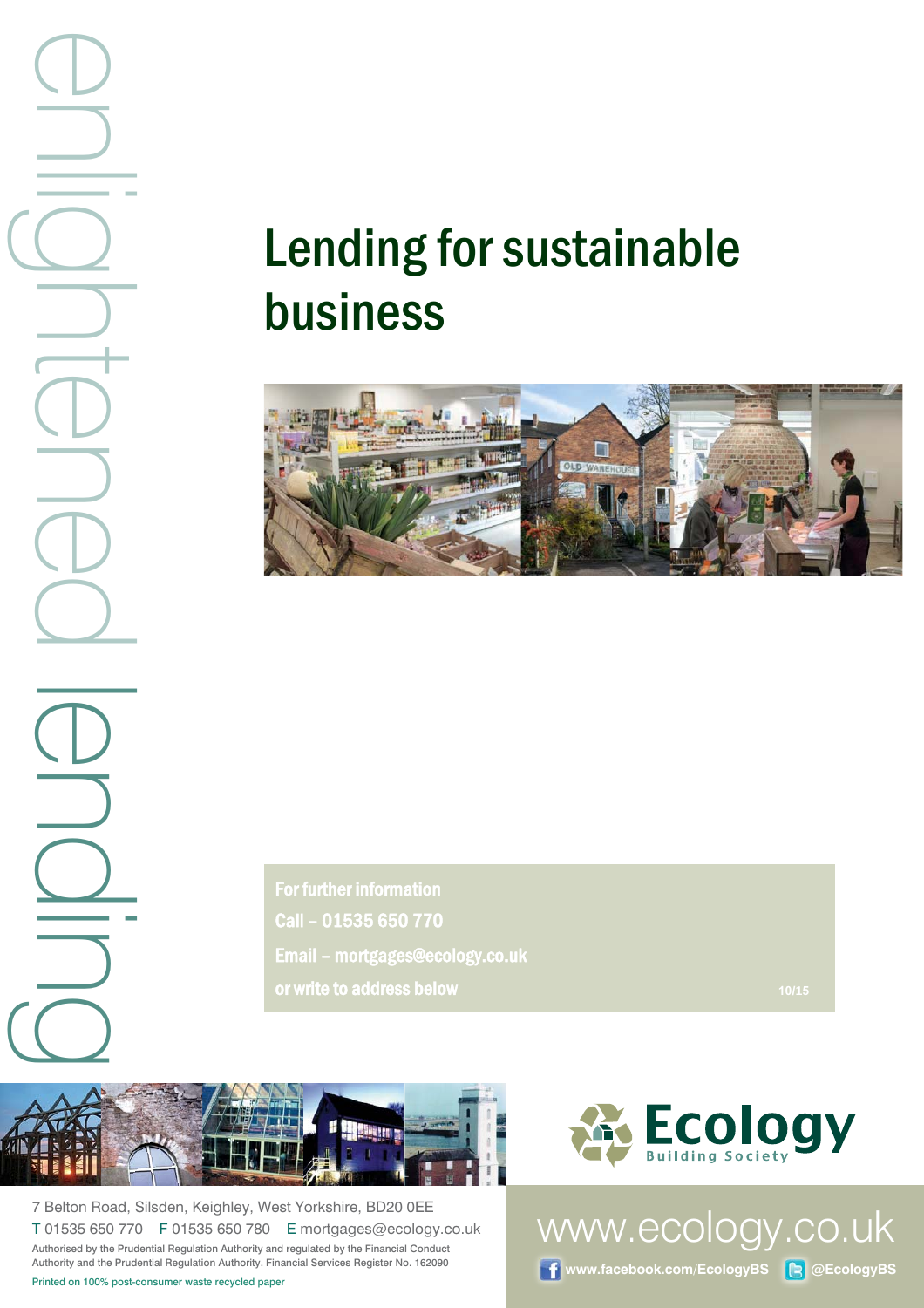## Lending for sustainable business

Ecology specialises in supporting businesses and projects that promote sustainable communities and lifestyles. We provide a tailored range of commercial mortgages and offer one-to-one support from an experienced team.

As part of our programme of sustainable lending, we are proud to support a wide range of organisations that deliver products and services which minimise impact on the environment and help to build a greener society.

## Commercial mortgages

## Who and what do we support?

We provide commercial mortgages to support companies, organisations, partnerships and self-employed individuals who meet our lending criteria. You may achieve this in a number of ways, such as:

- Providing services that maintain and strengthen your local economy and community, e.g. community-owned shops, post offices and other mutually owned local amenities
- Managing the land in a low-impact manner via organic farming or smallholdings, or by providing educational and leisure facilities that link to the natural environment you inhabit
- Promoting sustainable values to your customers and suppliers via the products and services you provide or sell, such as environmental technologies, green building products and services, Fairtrade or organically certified goods
- Tackling social and ethical values, such as homelessness, fuel poverty and bringing empty homes back into use.

We don't have a "tick box" approach to assessing commercial projects - if we can see an environmental or social benefit and your land or property can be valued and mortgaged, we'll consider lending.

We take a balanced view of the social and ecological merits of each case. We do not necessarily require an existing property to meet high ecological standards to lend, although naturally we encourage improvement, especially where there are evident low-cost opportunities to better the energy rating of the property.

If you are intending to build or undertake renovation or conversion work as part of your plans, we will expect the measures proposed to meet our ecological criteria via the use of energy efficient measures and sustainable materials.

For more details on some of the eco-friendly materials and energy efficient measures we do encourage, please see our What we lend on leaflet.

Please note that we don't provide loans for the start up of new businesses and we need to see your last three years' business accounts.

## Key features

Our commercial mortgages are generally available on a repayment basis, where each monthly payment includes the interest and a proportion of the capital sum borrowed. This means your debt gradually decreases year by year. An interest only period may be considered on a case by case basis.

- We calculate interest on a daily basis, reducing the overall lifetime cost of your borrowing.
- We consider each application individually and where considered appropriate, a visit may be arranged to discuss your project on site.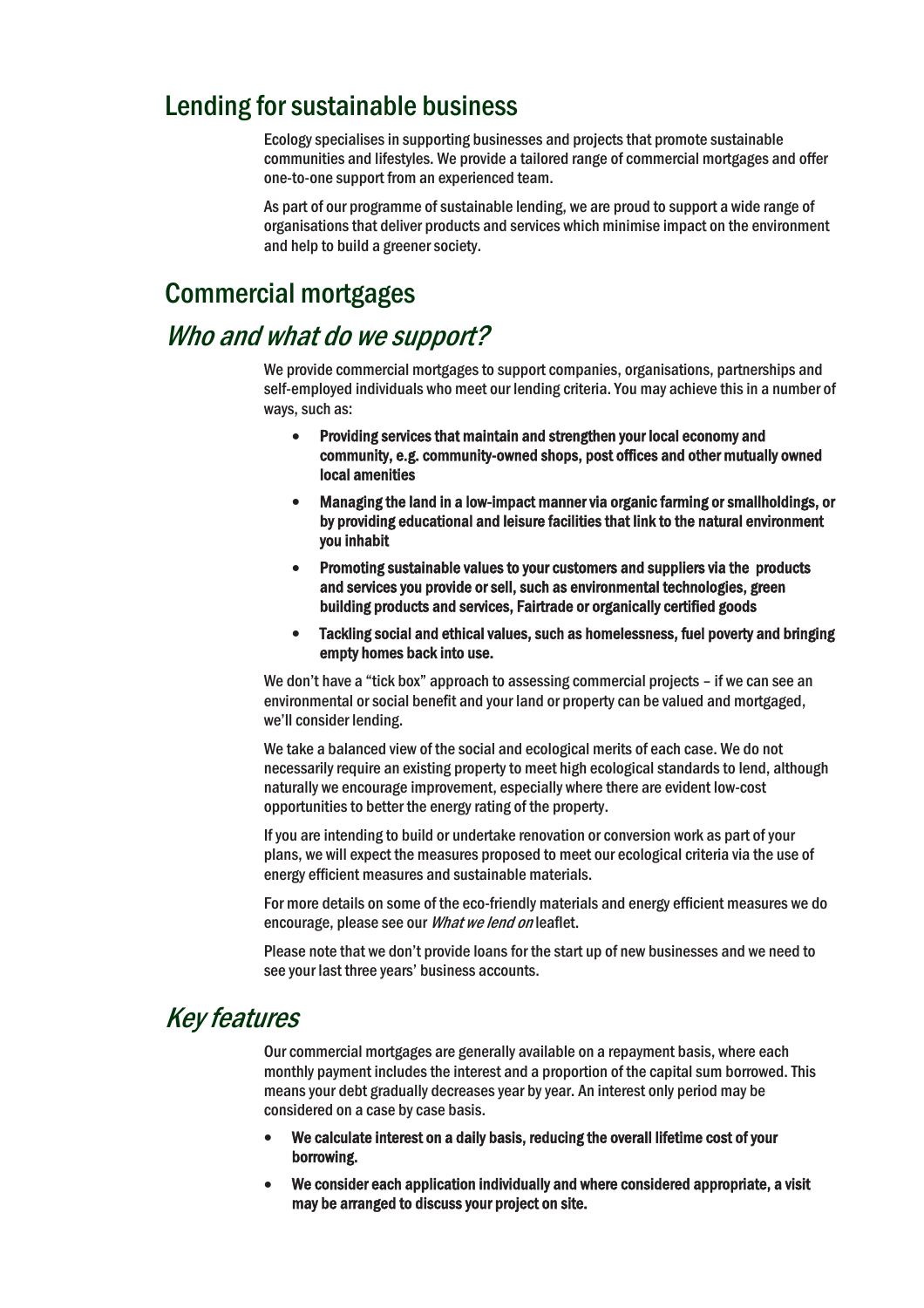- Mortgage terms are available from 10 years up to 25 years.
- You can borrow up to 70% of the property or land value with outline planning consent.
- We will consider lending funds up front on land or the unimproved value of a building.

#### This product is not regulated by the Financial Conduct Authority.

For more details of our current terms for commercial borrowers, please refer to our *Current* commercial rates and charges leaflet.

# Part-residential mortgages (supported by business income)

Our part-residential mortgages are available for people who:

- Want to create a new ecological place to live and also house their business
- Already run a sustainable enterprise from home, or
- Manage and live on an organic farm or smallholding or want to buy one that includes a residential dwelling.

Our part-residential mortgages for organic farms and smallholdings support:

- The purchase of an organic farm or additional land for expansion where a residential dwelling is present\*
- Existing part-residential businesses to build additional facilities such as roadside shops
- Building residential accommodation on an existing organic farm, even when agricultural restrictions apply
- Part-residential businesses where organic certification has been granted or applied for.

\* Where no residential property is present, we can still consider lending, although your requirements will be considered under our *commercial mortgage* terms

We have supported a wide range of borrowers with part-residential mortgages, including architects, environmental consultants, garden nurseries and organic farms. We recognise that properties that carry mixed use planning consents or restricted covenants such as agricultural ties can present challenges to some lenders, but we believe that running a business from home represents a low-impact approach, and we take a flexible approach to understand your circumstances and requirements.

### Key features

Our *part-residential mortgages (supported by business income)* are generally available on a repayment basis, where each monthly payment includes the interest and a proportion of the capital sum borrowed. This means your debt gradually decreases year by year. An interest only period may be considered on a case by case basis.

- The buildings and land to be mortgaged must also be your main residence and provide the source of your primary business income
- We calculate interest on a daily basis, reducing the overall lifetime cost of your borrowing
- We consider each application individually and where considered appropriate, a visit may be arranged to discuss your project on site
- Mortgage terms are available from 10 years up to 25 years
- You can borrow up to 80% of the property's value
- We will consider lending funds up front on land or the unimproved value of a building with outline planning consent.